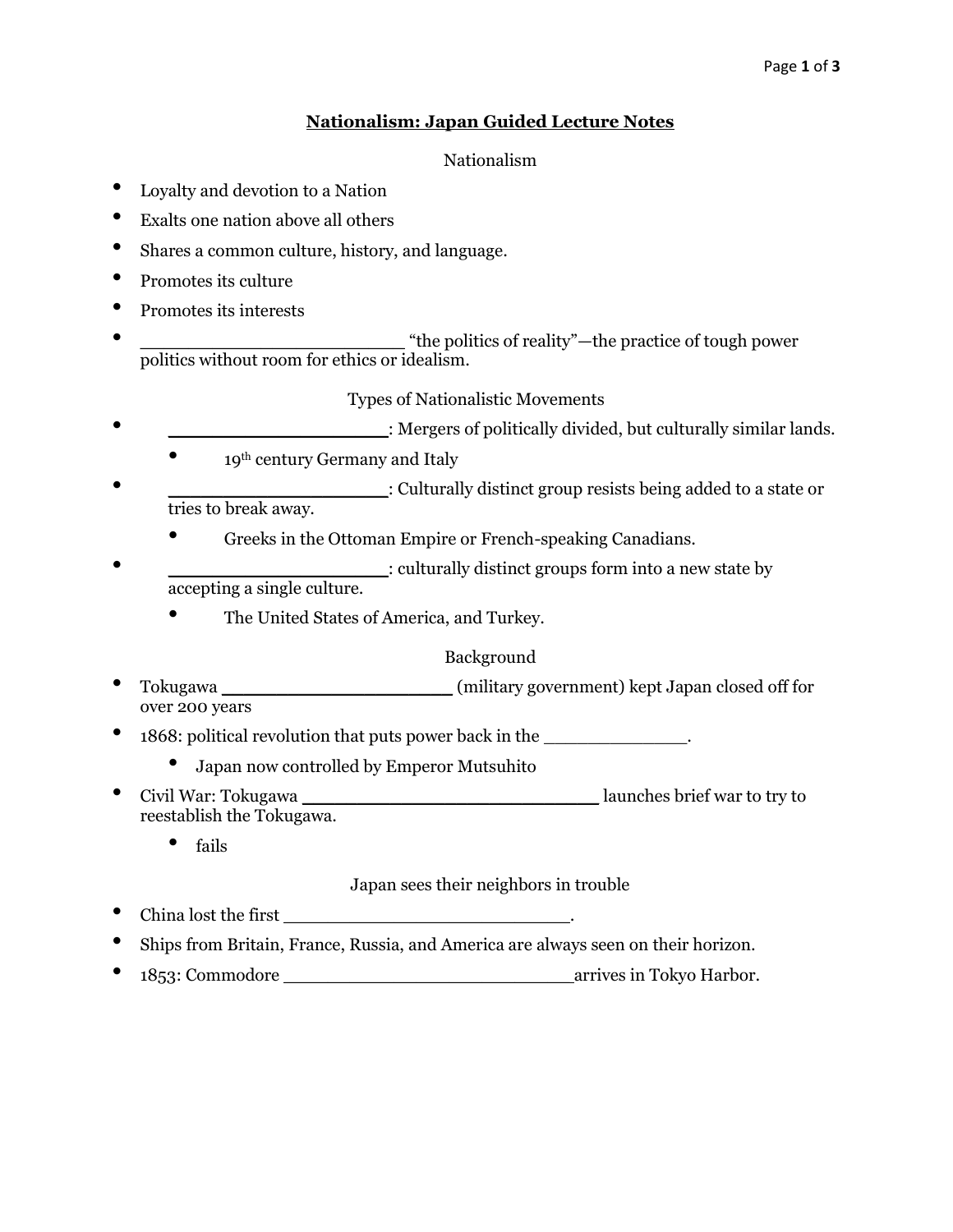# Letter to Japan

| that ask's Japan to open its ports to US ships.               | Perry brought with him a letter from US President ______________________________        |
|---------------------------------------------------------------|-----------------------------------------------------------------------------------------|
| $\bullet$                                                     |                                                                                         |
|                                                               |                                                                                         |
| answer from the Japanese.                                     | Perry told the Japanese that he would return in one year with more ships and expects an |
| The Japanese knew that they could not stop the United States. |                                                                                         |
|                                                               |                                                                                         |
|                                                               | Meiji Restoration (1868-1912)                                                           |
| models.                                                       | Goal: Modernize and Westernize _____________________based on European and American      |
|                                                               |                                                                                         |
|                                                               |                                                                                         |
|                                                               | Meiji Restoration                                                                       |
|                                                               |                                                                                         |
|                                                               |                                                                                         |
|                                                               | Goal: create a nation-state that is equal with other world powers.                      |
|                                                               | Meiji Restoration                                                                       |
| (1868)                                                        |                                                                                         |
| Relocate Capital from Kyoto to Edo (Tokyo)                    |                                                                                         |
|                                                               |                                                                                         |
| reform (1873)                                                 |                                                                                         |
| $\bullet$<br>Unified currency and tax policy                  |                                                                                         |
|                                                               | Diet                                                                                    |
|                                                               | Meiji $(1889)$                                                                          |

 $\bullet$  Diet = Bi-cameral parliament